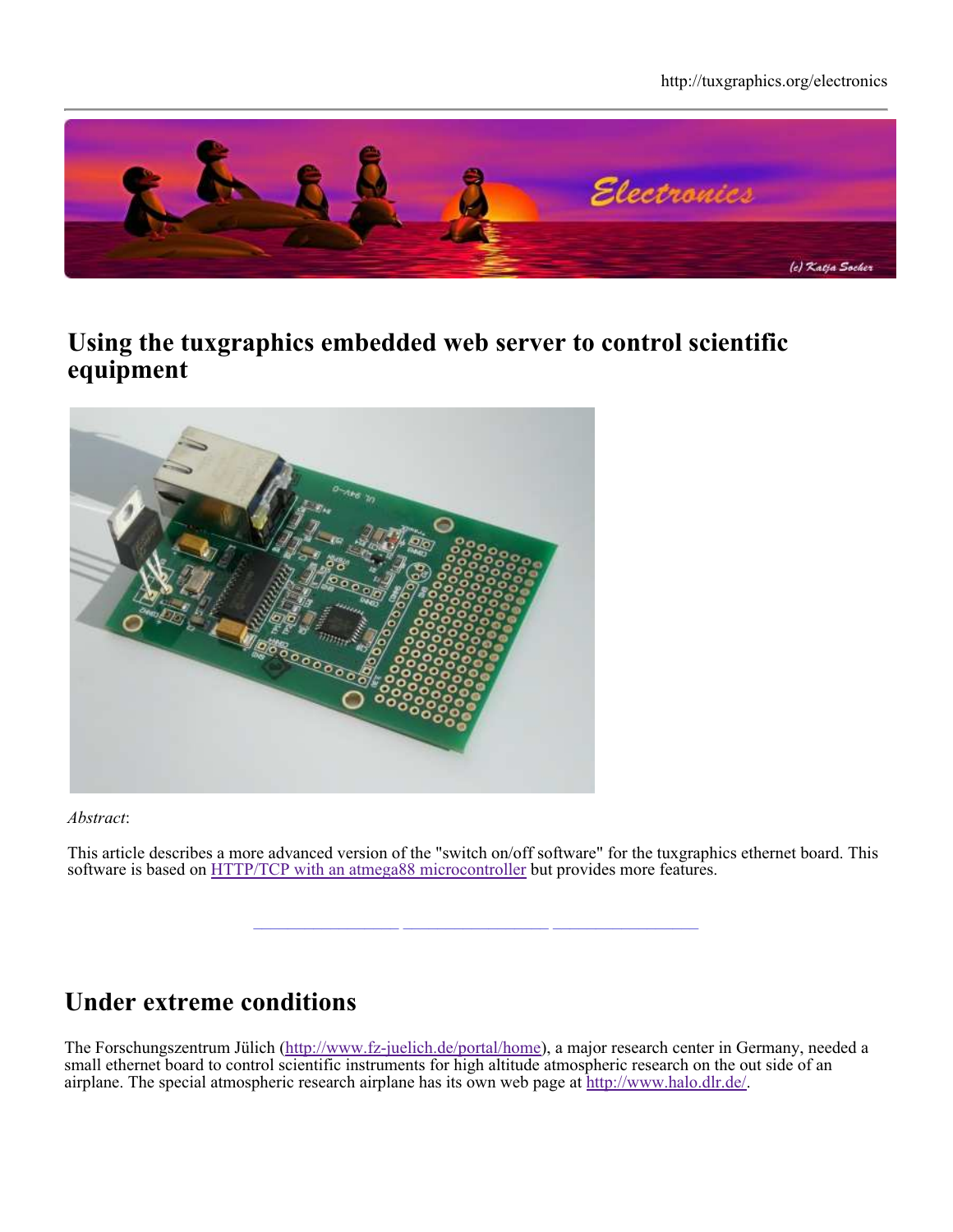

The High Altitude and Long Range research aircraft, photo with permission of Dr. Ziereis from the DLR.

We knew that the tuxgraphics web server would be a reliable and performing server at room temperature but would it be able to control million dollar equipment on the outside of a special high altitude airplane? Would it still work at -40'C or colder?

I looked the datasheets for all the components on the tuxgraphics ethernet board and it seemed possible if we would replace some of the components with special versions rated for industrial and military use.

Fortunately this request came in Canadian winter month February. In January and February we can get some days with a light wind from the north and then the temperature can suddenly drop to -30'C on the outside of our balcony. Perfect test conditions! We built a special version of the tuxgraphics ethernet board with components rated for extreme temperatures. I took the board and a can of ice spray. I went outside to connect it to ethernet and power.

Most electronic components and even the PCBs are made of compound materials with many different temperature coefficients. One could expect some problems if this goes all of a sudden from  $+25^{\circ}$ C to  $-40^{\circ}$ C.

It was night and freezing cold, -26'C. I had gloves and my warmest jacket on. The web server was still functioning very well. Now I took the can of ice spray and cooled it down until the board had well below -40'C. Amazingly this board was still functional!

I started to feel cold too. Let's go for a real shock test. Let's go back inside. The board was so cold that the humidity of the air in the room would turn it immediately into something that looked like a snow ball. .... the board was still functioning.

Once the board had completely defrosted I took a magnifying glass and looked at it carefully. Everything was normal. Test passed!

#### **What the software can do**

The software is conceptually similar to the software described in the article HTTP/TCP with an atmega88 microcontroller. It offers however some interesting additions:

- The possibility to switch on/off 4 digital io ports
- The possibility to read two digital inputs
- The possibility to read two analog inputs
- The possibility to change the IP address without re-compiling the software.

The digital inputs are adapted for 3.3V logic but the board can easily inter-work with 5V or other logic levels if you put 470 Ohm or 1K Ohm resistor in series with the digital inputs. This offers also some protection against accidental over-voltage.

The analog input lines use 1.1V as reference voltage. In other words 1.1V corresponds to a read-out of 1023 and 0V to a read-out of 0. To adapt to other voltage levels one can add a voltage divider in-front. I recommend to use for this resistors somewhere in the range from 10kOhm to 500kOhm. There is enough space left in the software to add also add some conversion formula in the microcontroller and display directly values that make sense to the user.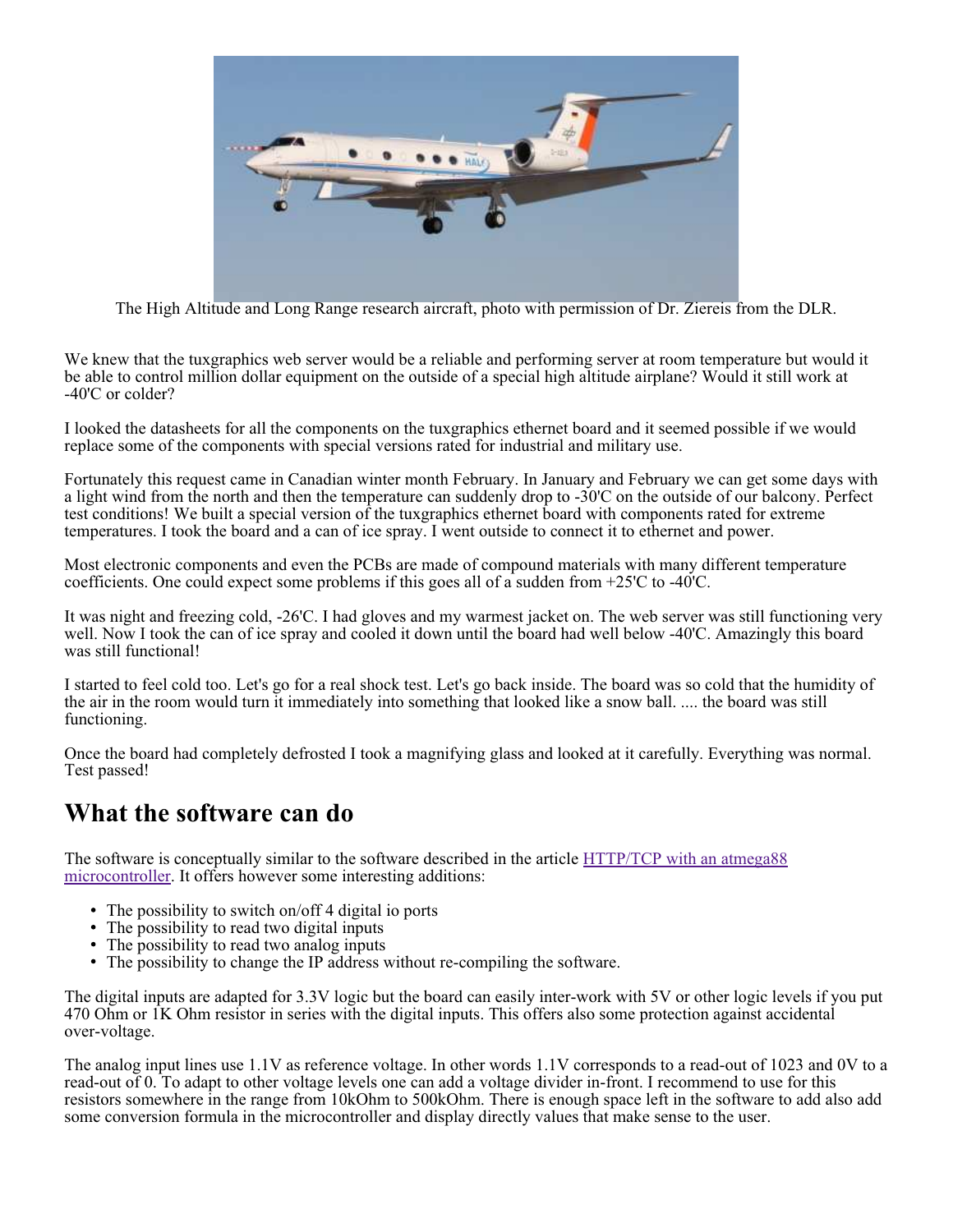| <b>Mozilla Firefox</b><br>示中心                                                                                                                                                                                                      |                 |  |  |
|------------------------------------------------------------------------------------------------------------------------------------------------------------------------------------------------------------------------------------|-----------------|--|--|
| File Edit View History Bookmarks Tools Help                                                                                                                                                                                        |                 |  |  |
| $\mathbb{R}$ $\left[\frac{1}{2} \right]$ $\Theta$ http://10.0.0 $\mathbb{R}$ $\left[\frac{1}{2} \right]$ $\left[\frac{1}{2} \right]$ $\Theta$ Google Q<br>o                                                                        |                 |  |  |
| http://10.0.0.29/<br>$\circ$                                                                                                                                                                                                       |                 |  |  |
| Line status:                                                                                                                                                                                                                       |                 |  |  |
| PD4 output: off [change]<br>PD5 output: off [change]<br>PD6 output: off [change]<br>PD7 output: off [change]<br>digital input PDO: 1<br>digital input PD1: 1<br>analog input ADCO: 179<br>analog input ADC1: 128<br>[refresh page] |                 |  |  |
| version 2.16, tuxgraphics.org                                                                                                                                                                                                      |                 |  |  |
| 0 Q<br>Next Previous                                                                                                                                                                                                               | <b>Highligh</b> |  |  |
| Done                                                                                                                                                                                                                               |                 |  |  |

Screen shot of the web interface

# **Adding your own ideas to the board**

The tuxgraphics ethernet board has a dot-matrix field to add own components. You can add e.g amplifiers or output drivers. In this specific case we add transistors and protection diodes to be able to control relays.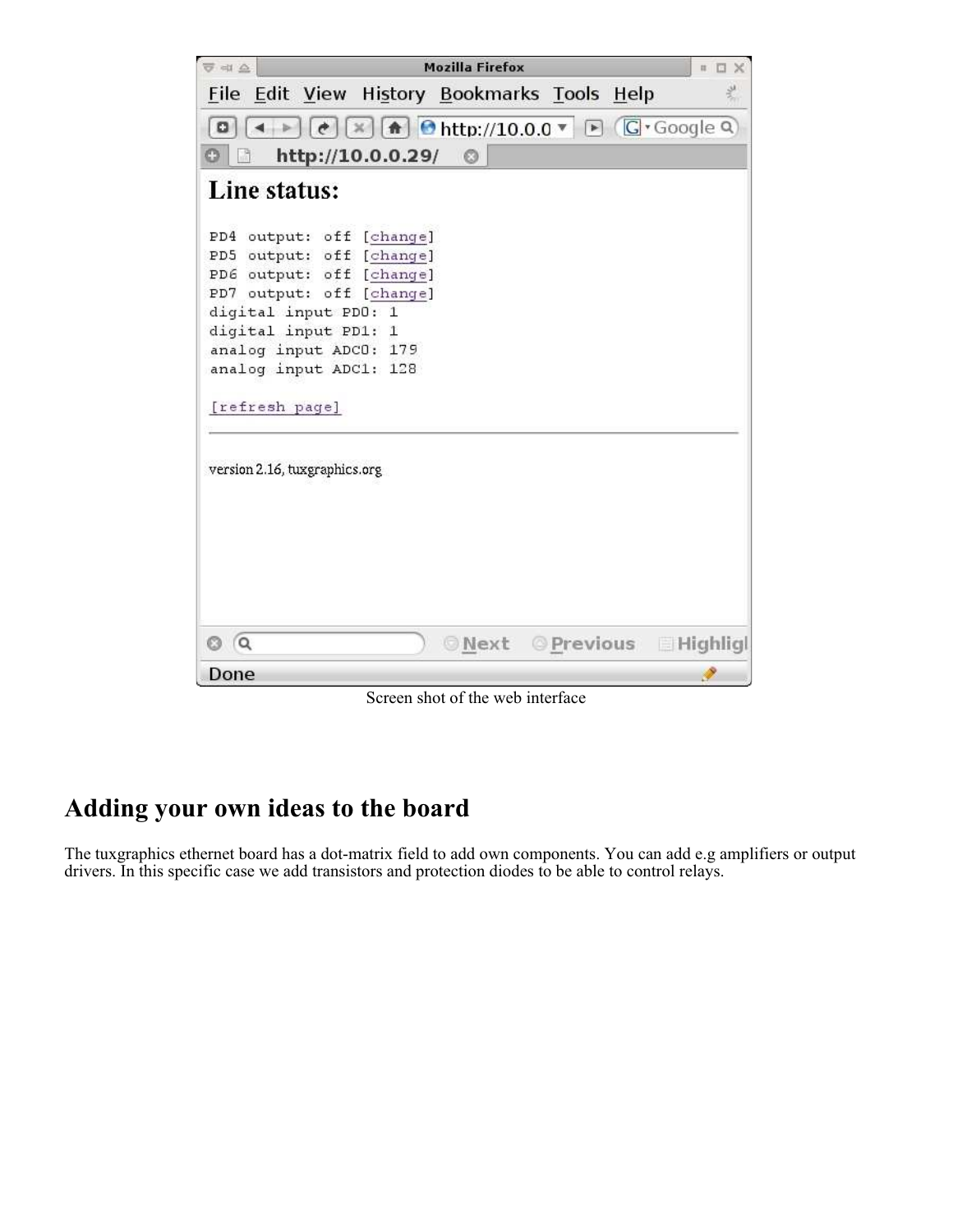



The circuit diagram with the appropriate transistors to drive relays. Click to get a printable PDF version.

## **The possibility to change the IP address**

This software has also the possibility to change the IP address at run-time without recompiling and loading new software into the microcontroller.

To do this you just set a jumper wire on the board and power cycle it to bring it into the IP address change mode. After that you point your web browser to it and you can change the IP address. A detailed step by step description of this procedure is included in the software archive in a sub-directory called "hardware".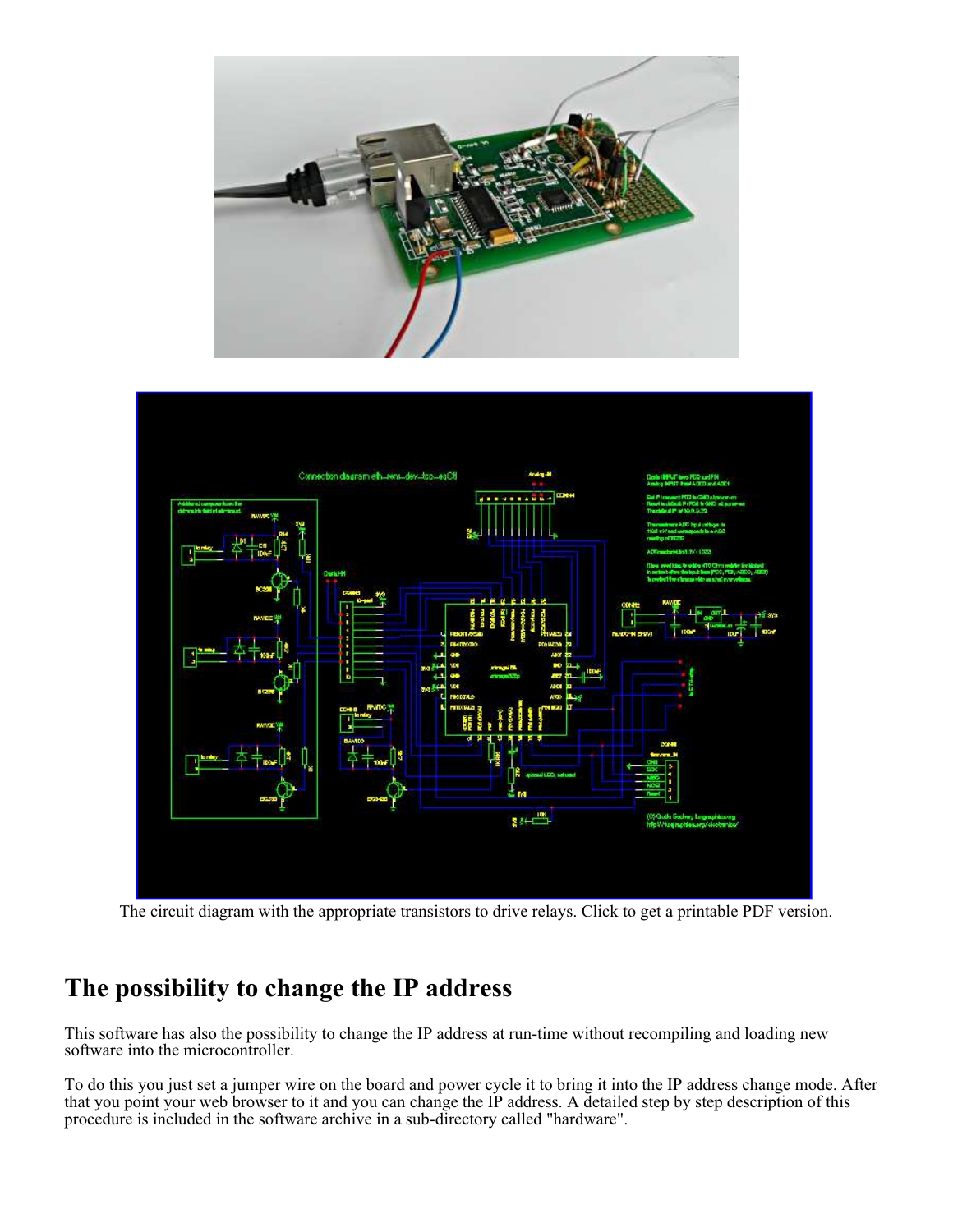| <b>Mozilla Firefox</b><br>中国 高                                                                          | $\mathbf{H}$ |
|---------------------------------------------------------------------------------------------------------|--------------|
| File Edit View History Bookmarks Tools Help                                                             |              |
| $[\times]$ $\uparrow$ $\uparrow$ http://10.0.0.29 $\vee$ $\uparrow$ $\uparrow$ $\uparrow$ Google Q<br>¢ |              |
| http://10.0.0.29/<br>$\circ$<br>ॉ                                                                       |              |
| Change web server IP                                                                                    |              |
|                                                                                                         |              |
| 10.0.0.29<br>new IP:                                                                                    |              |
| change                                                                                                  |              |
|                                                                                                         |              |
|                                                                                                         |              |
|                                                                                                         |              |
|                                                                                                         |              |
| Done                                                                                                    |              |

You should however keep in mind that every ethernet equipment on the same LAN needs its own MAC-address. If you want to connect a second board to the same LAN then you need to change the MAC address in the software before loading it into the microcontroller.

#### **Pulling automatically measurement data**

The web page of this sever is simple enough to be able to read it with a script. So you can take a command line web-browser like wget, lynx, w3m and grep to periodically pull measurements and fill a spreadsheet. Those command line tool are available for Linux, Mac any Unix system but some of them also for Windows (see e.g http://gnuwin32.sourceforge.net/packages/wget.htm or http://home.pacific.net.sg/~kennethkwok/lynx/ and http://gnuwin32.sourceforge.net/packages/grep.htm).

Here is an example reading the line with the string "ADC0" every 120sec:

```
#!/bin/sh
while true; do
      date
      lynx -dump http://10.0.0.29 | grep ADC0
      sleep 120
done
```
### **Password protection/login page**

As of software version eth rem dev tcp eqCtl-2.18 there is also an optional password protection. It is optional because you can decide at compile time if you want that feature or not. Open file main.c and change the line with LOGINPAGE as needed:

```
// set this to 1 if you want a login page, otherwise to 0
#define LOGINPAGE 1
```
This gives you then a password protection. The password becomes part of the URL. This is useful if you want to access the page from your mobile phone because you can bookmark it and you avoid typing.